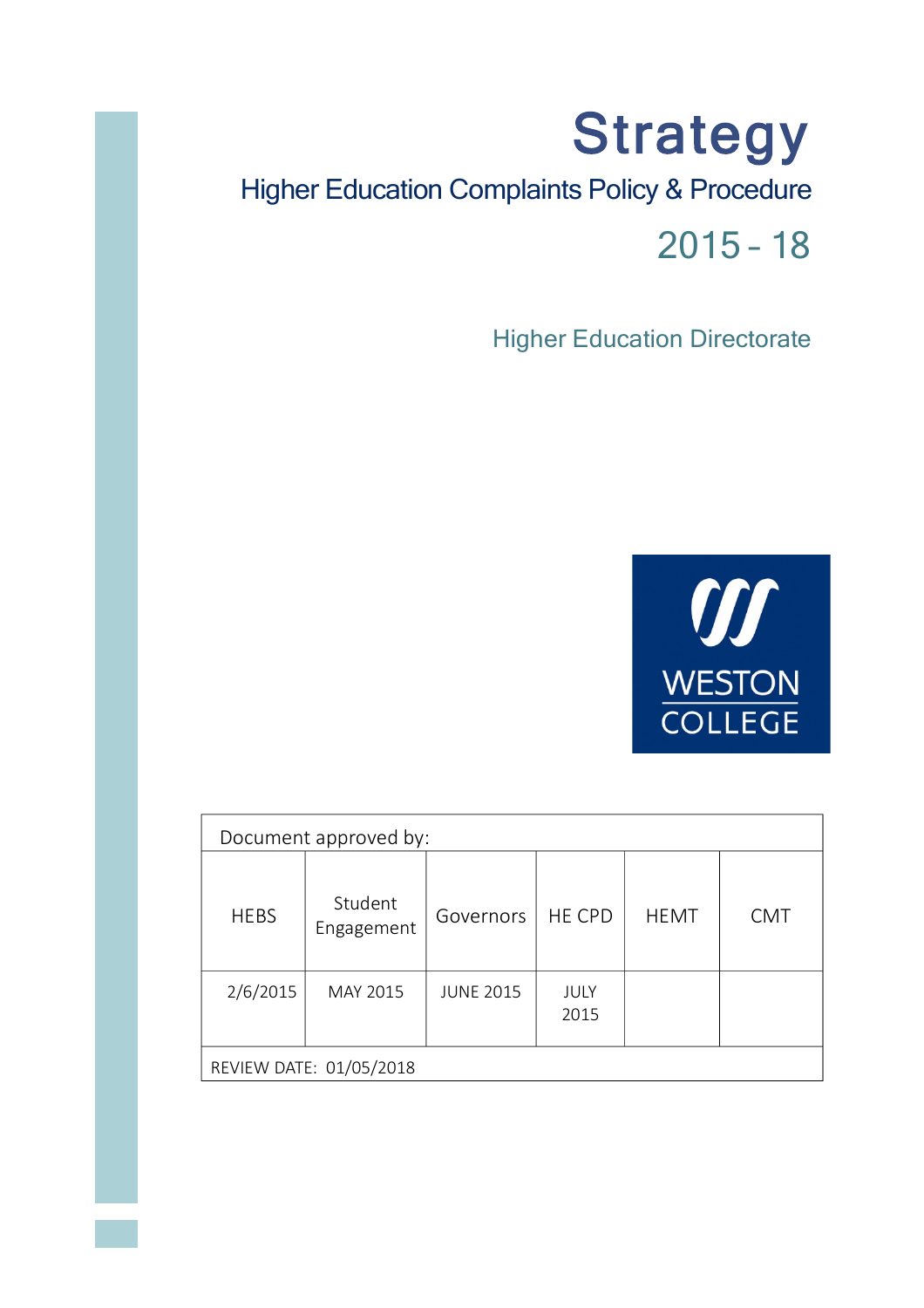# 1. Purpose and Scope

The Quality Assurance Agency (QAA) UK Quality Code sets out the expectations that all higher education (HE) providers are required to meet, the expectation in regards to academic appeals and student complaints is that:

"Higher education providers have procedures for handling academic appeals and student complaints about the quality of learning opportunities; these procedures are fair, accessible and timely, and enable enhancement".

The policy has addressed this expectation along with best practice guidance from the Office of the Independent Adjudicator for Higher Education (OIA) and with consideration of recent advice from Competition and Markets Authority (CMA).

Weston College seeks to continually improve the quality of its higher education (HE) provision and services and strives to meet customer expectations. The College's HE mission statement is "To deliver an outstanding higher education experience, enabling success and inspiring ambition" and is committed to providing HE students with a high-quality educational experience, supported by excellent academic, administrative and pastoral support services.

The College welcomes feedback regarding perceived problems so that they can be addressed and improvements made to improve services and enhance the student experience. The College actively encourages higher education students to evaluate their course and overall experience, providing feedback through a variety of methods. The College seeks to minimise formal student complaints through these means as feedback is addressed and suggestions for improvement implemented.

Whilst much of the feedback received is positive, it is recognised that there may be occasions when problems arise. Any person coming into contact with the College who is dissatisfied with their experience, can express concern or raise a complaint, (but only current and former students have recourse to the OIA).

Applicants may complain if they are dissatisfied with the way their application has been handled, the service they have received regarding an application or any other aspect of the admission procedure without risk of disadvantage.

The College regards the monitoring of complaints as an important aspect of its quality assurance procedures.

There is an expectation from our partner universities that complaints are dealt with by Weston College in the first instance. However, if the complaint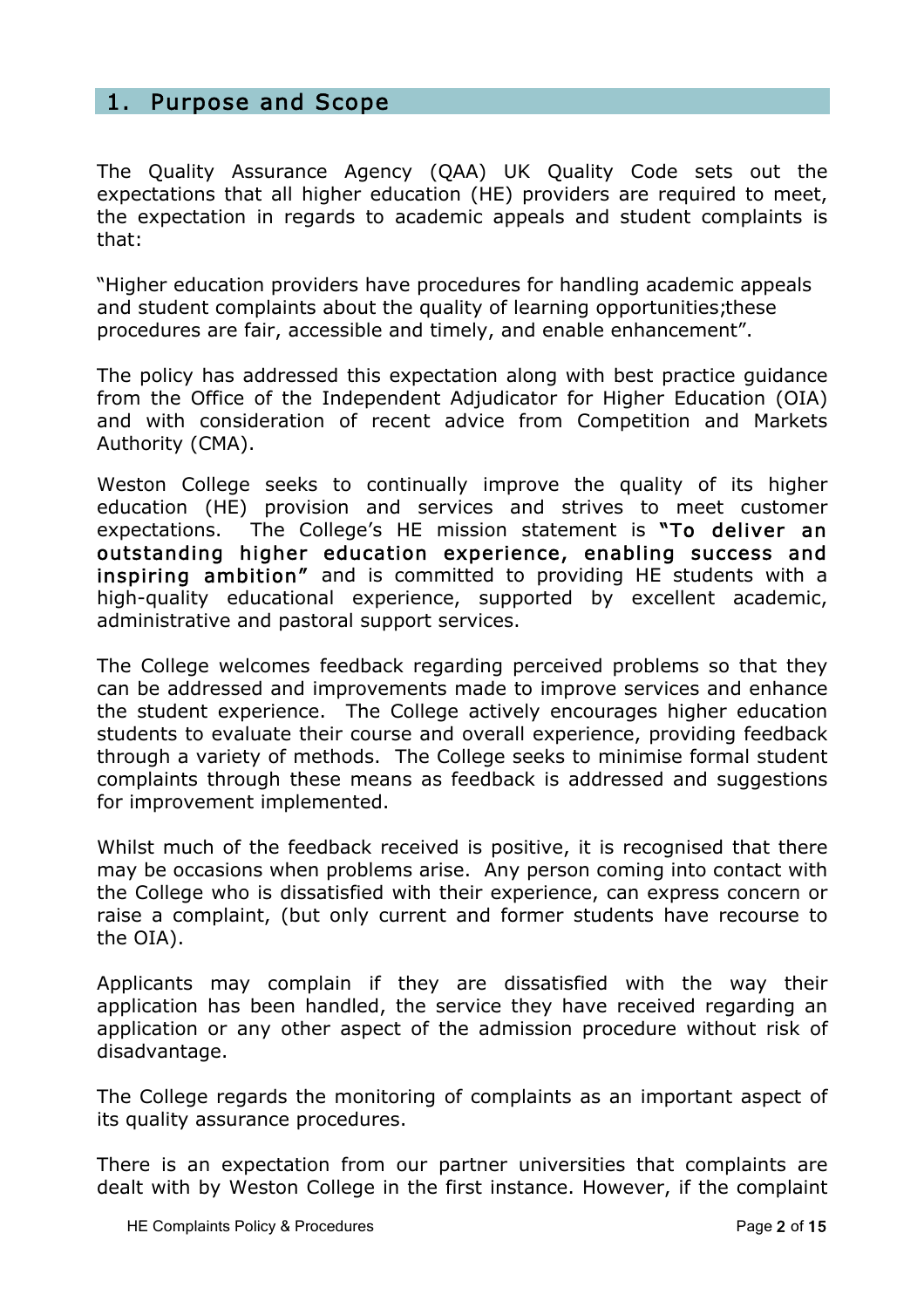is not resolved at stage 2 a student may be able to pursue a complaint through the appropriate university using their complaints policy.

# Definitions

A complaint is defined as an expression of dissatisfaction requiring a response. This could include a complaint raised by a student against a member of staff, programme of study, service or facility where the College fails to match either what is promised, or what it would be reasonable to expect.

For the purpose of this procedure a student is defined as a person who has been accepted to study on a higher education programme, is currently enrolled on a programme of study, or a former student who has left the institution within the last three calendar months.

This procedure does not cover:

- Complaints about student behaviour including harassment or bullying (this would be covered by the Student Code of Conduct and Disciplinary Policy and Procedure).
- Academic appeals including decisions of examining / exam boards, for which specific procedures exist. Refer to the Student Course / Programme Handbook, or to the Academic Regulations that apply to your programme of study, for further details regarding the grounds for an appeal).
- Assessment and matters of academic judgement.

## What is academic judgement?

The Office of the Independent Adjudicator for Higher Education (OIA) defines academic judgement as follows:

"In our view academic judgement is not any judgement made by an academic. It is a judgement that is made about a matter where only the opinion of an academic expert will suffice.

For example, a judgement about assessment, a degree classification, fitness to practise, research methodology or course content/outcomes will normally be academic judgement. But the fairness of procedures, the facts of the case, misrepresentation, the manner of communication, bias, an opinion expressed outside the area of competence, the way evidence is considered and maladministration in relation to these matters are all issues where we have advised universities that academic judgement is not involved.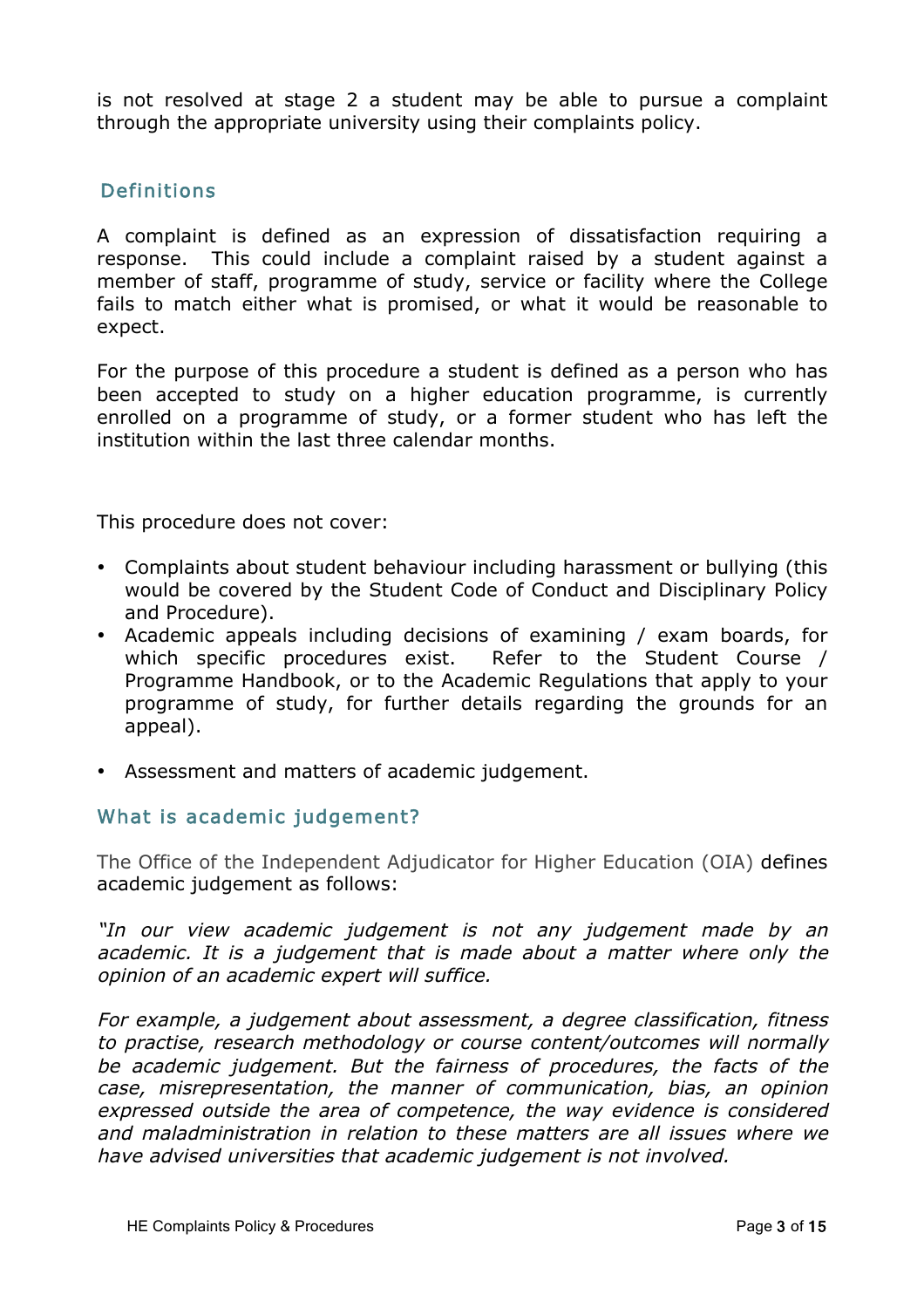So, we cannot put ourselves in the position of examiners in order to re-mark work or pass comment on the marks given. However, we can look at whether the university has correctly followed its own assessment, marking and moderation procedures, and whether there was any unfairness or bias in the decision-making process."

The College will therefore only consider complaints against the elements that are permissible for investigation as part of the College's Complaints Policy.

#### 2. General Principles

Students or other relevant parties are encouraged to raise a concern or complaint as soon as possible after the event has taken place, in order that the matter can be investigated thoroughly and addressed in a timely manner. However it should be noted that complaints would not normally be considered if submitted more than three months after the issue or event occurred, unless there was good reason why the issue could not have been raised sooner.

Anyone wishing to make a complaint is encouraged to do so themselves. A complaint received from a third party (including a parent) will be considered only with the express written permission of the complainant (see Appendix 4).

In order to ensure that a thorough investigation of a complaint is made, the College expects to be able to collect appropriate information from all the parties involved. Where a complaint is made anonymously this is not possible and therefore, no action will normally be taken in the event of an anonymous complaint being raised, although it would be sent to the relevant manager for noting.

A complainant may be invited to discuss the complaint, or attend a meeting to establish further details regarding the cause of dissatisfaction or explore the solution being sought. At any meetings held as part of the investigation or procedure the complainant will have the right to be accompanied by one person (for example a friend, relative or Students' Union representative), who also has the right to speak on behalf of the complainant. However, this person is in addition to the complainant, not a substitute. The complainant must also be present, unless there is a good reason why this is not possible. Other parties involved in the complaint, including a member of staff who has been the subject of a complaint, will similarly have the right to be accompanied in any meetings, normally by a trade union representative or nominated colleague.

A group of students may use this procedure to make a collective complaint, but the group must nominate one person to be the main contact for purposes of communication and the spokesperson for the group, representing the group in all matters relating to the complaint.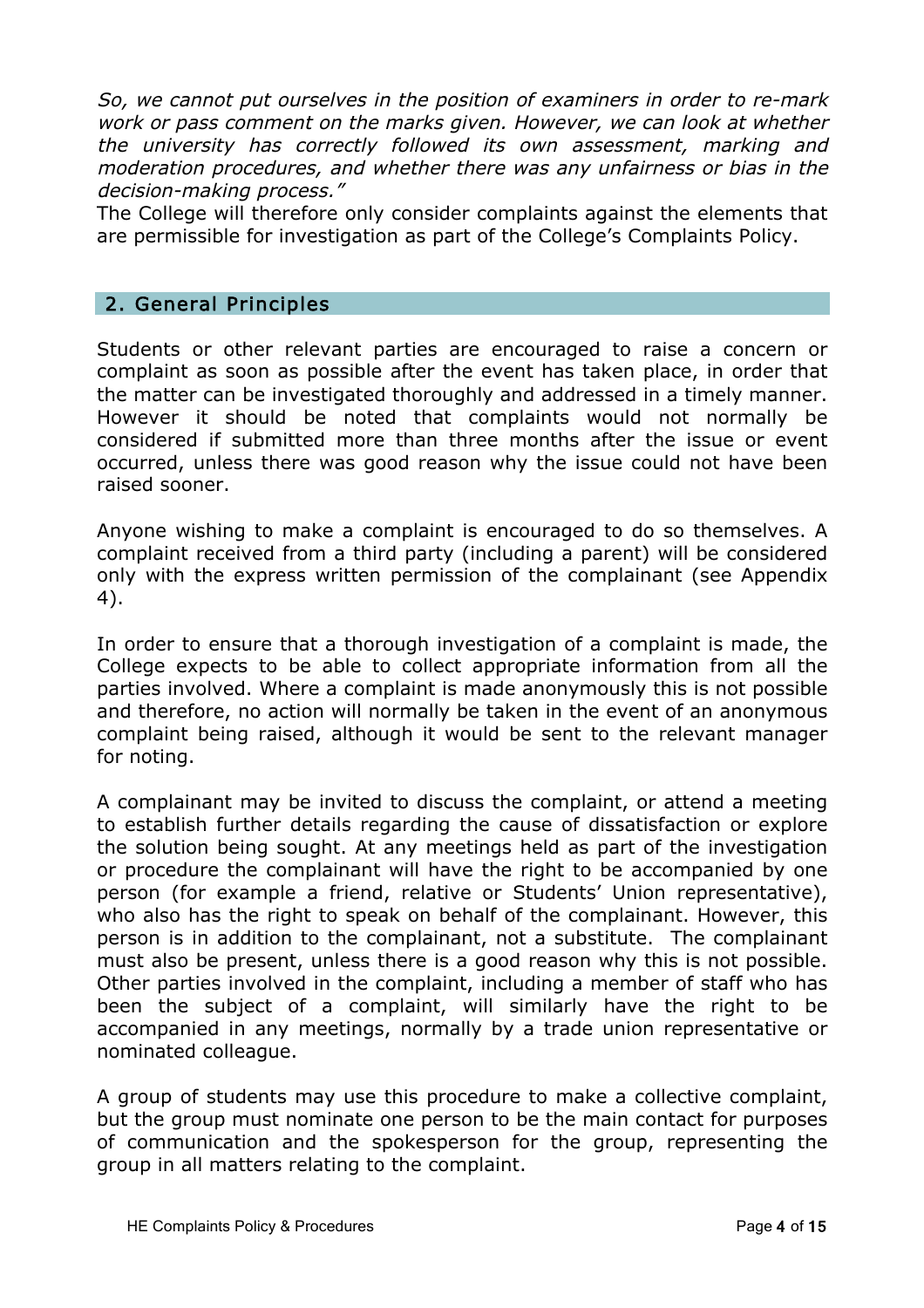All information received as a result of a complaint investigation will remain confidential to those involved in the process. However, it should be noted that all parties involved in the complaint have the right to know the full details of the complaint, including its source.

Appropriate staff will be appointed to investigate complaints raised; this would usually be the Assistant Director HE: Academic Registry, but could be another appropriate college manager as deemed appropriate by the Assistant Principal HE. Anyone with a direct involvement in the matter being investigated will neither investigate nor adjudicate.

Students will not be disadvantaged as a result of raising a matter of concern or of making a complaint, provided it is made in good faith. However, if a complaint is shown to be malicious or vexatious, the complaint shall be disregarded and disciplinary / legal action may be taken against the individual who submitted the initial complaint. This could also apply to unreasonably persistent complaints.

If a complainant brings court or tribunal proceedings against the College which may be relevant to the complaint, it will normally suspend consideration of the complaint until the outcome of legal proceedings is known.

## 3. Guidance for Complainants

All formal complaints should be made in writing and addressed to the Assistant Director HE: Academic Registry. Informal complaints do not need to be written, please refer to the process below. Ideally anyone wishing to make a formal complaint would complete the complaint proforma (see Appendix 1).

When submitting a complaint, be brief and to the point, and avoid vague allegations. Where possible, substantiate the complaint by referring to specific events, and provide documentary evidence. Be clear and realistic about what desired outcomes or actions you are expecting.

Potential complainants may want to obtain advice regarding the procedure prior to submitting a complaint. Informal advice can be sought from the HE Student Officer, the Higher Education Academic Registry Team (HEART), Personal Tutors, Curriculum/Programme Coordinators, the Students' Union or the Assistant Director HE: Academic Registry. Advice may be obtained in person, by telephone or email.

#### 4. Stages of the Complaints Procedure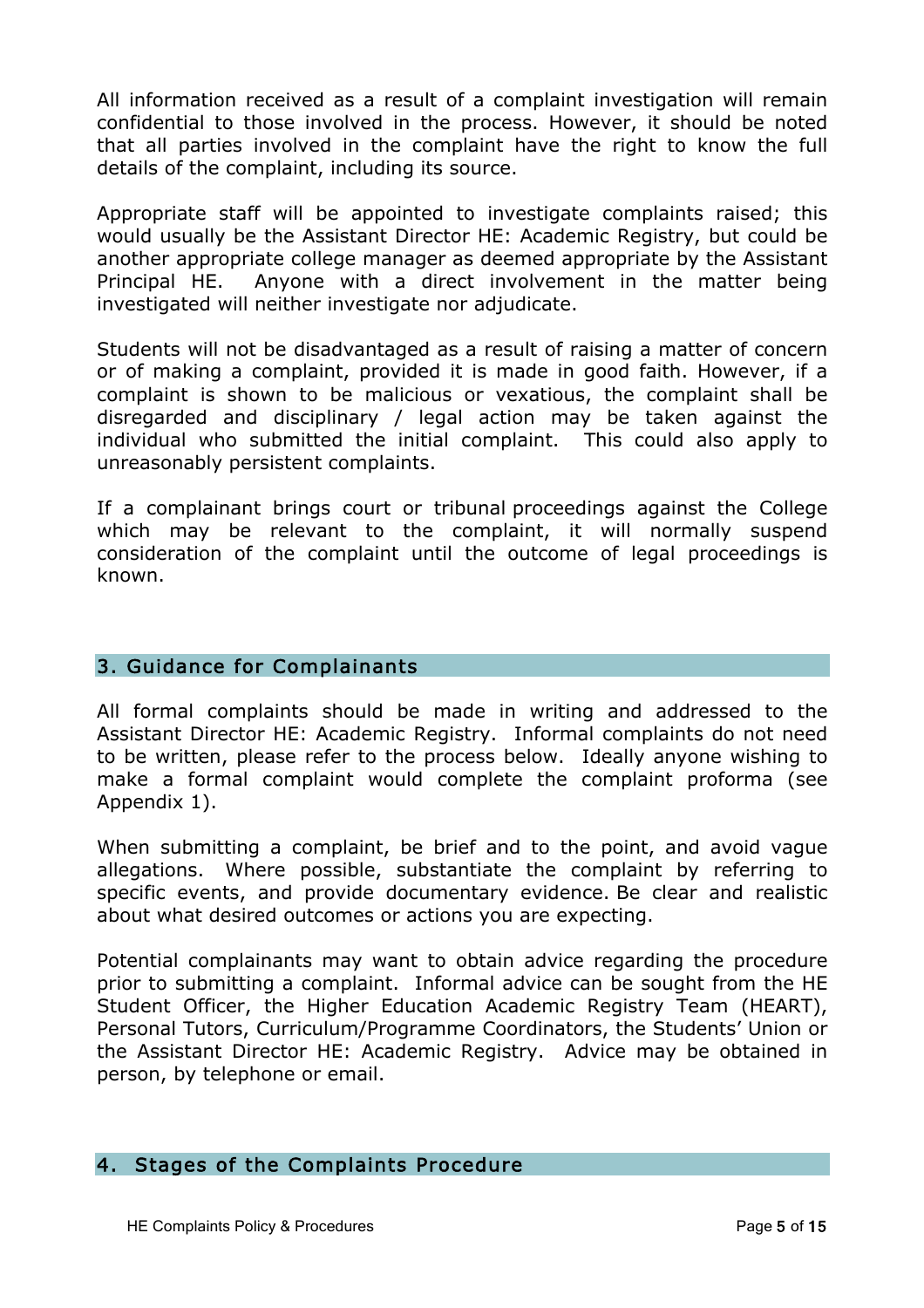The College has developed a staged approach to making a complaint which can be escalated if the complainant does not feel the matter is resolved after the previous stage. These stages must generally be followed in order, and a complaint cannot be taken to a higher level until the previous level is exhausted. If a complaint is sent directly to the Principal's Office, it will be re-directed to the Higher Education Directorate to appoint an appropriate member of staff to investigate and action.

#### 5. Stage 1 – Informal Complaint

The College expects that the majority of complaints can be resolved at an early stage through informal discussion without needing to instigate formal procedures. Therefore if an issue arises, the first step is to bring the matter to the attention of the relevant staff, either by email or verbally, and discuss it with them.

If the matter relates to an academic issue, a student may wish to approach a tutor or Curriculum/Programme Coordinator. Where the complaint is about a support area or service, a complainant should contact an appropriate member of staff or the Head of Department. For advice regarding who to approach please contact the Higher Education Directorate office.

Recipients of informal student complaints are responsible for addressing them promptly and fairly. In all these cases the person receiving the issue or complaint should seek to discover the nature of the problem. This person should, however be wary of giving information which might be incorrect or exacerbate the complaint, and if in any doubt should seek assistance from an appropriate colleague. If an immediate solution cannot be found and further investigation is required, the recipient will let the student know within seven working days of receiving the initial complaint what steps (if any) will be taken to address the complaint and the expected timescale. If a resolution cannot be achieved formal procedures will then apply.

It should be noted that this stage is an informal process and a written record will not normally be made. Staff will be encouraged to share the experience where the effectiveness of their Faculty/Department or Service could benefit.

#### 6. Stage 2 – Formal Complaint

If after receiving a response to a stage 1 complaint, a complainant is not satisfied and wishes to take the complaint further they should submit a complaint in writing to the Assistant Director HE: Academic Registry.

A formal stage 2 complaint should be submitted as soon as possible after receiving a response to the informal complaint. The greater the time delay,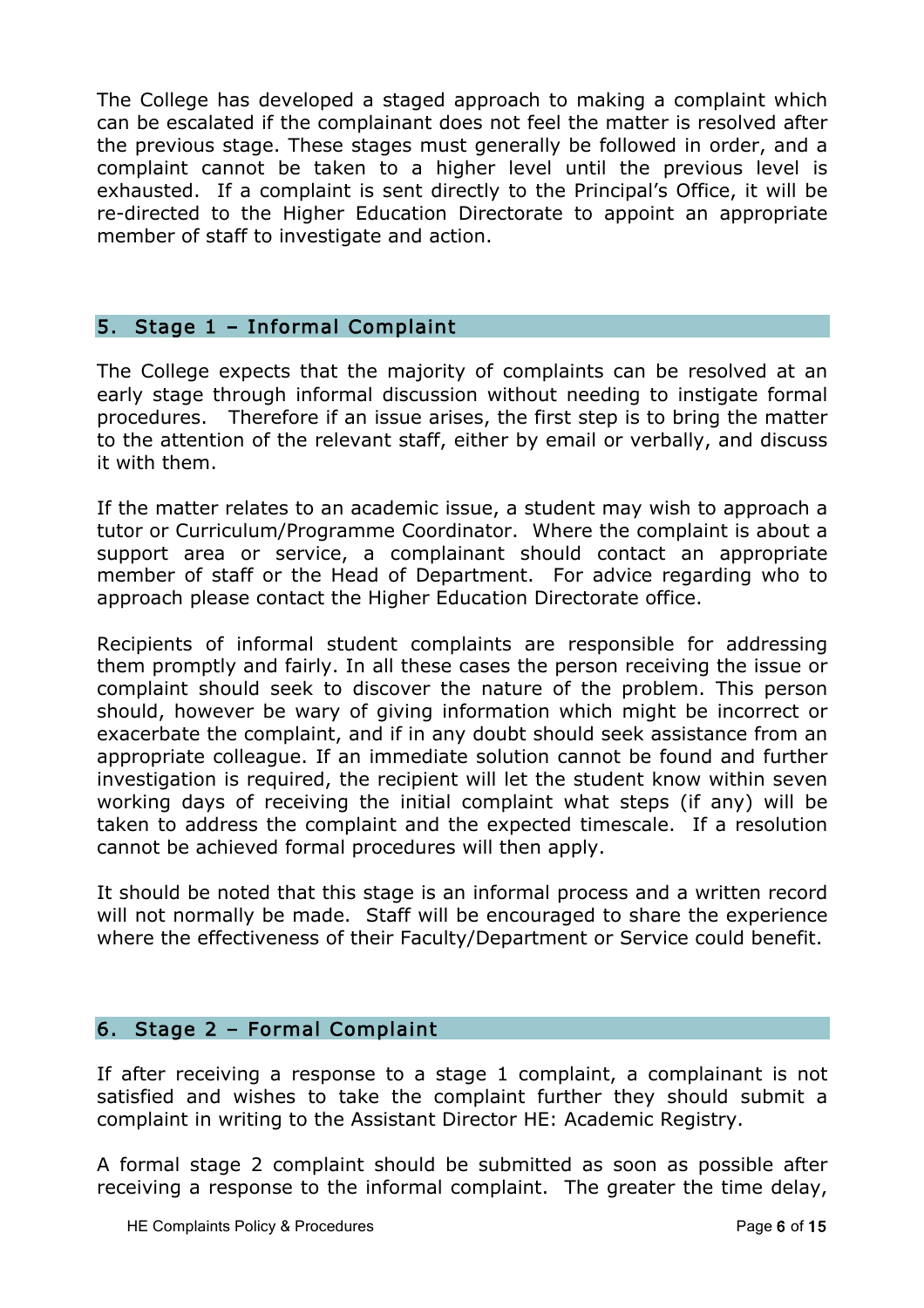the more difficult it will be for the complaint to be thoroughly investigated. A formal complaint will not normally be accepted if submitted more than three months after the complainant was notified of the outcome of the informal complaint, unless there was good reason why a formal complaint could not have been submitted sooner.

A complainant should submit their complaint by means of a Complaint Form (Appendix 1) and submit it to the Assistant Director HE: Academic Registry outlining the nature of the complaint, what has been done to try and resolve the situation and what their desired outcome is. Complaints submitted by letter or email (i.e. not on the complaints form) will be accepted provided they include all the elements covered within the form.

The Assistant Director HE: Academic Registry will acknowledge receipt of the complaint within seven working days, giving an indication of the likely timescale for a full response to be given. At the same time the Principal's Office will be notified that the complaint has been received in order that it can be logged and reported.

An Investigating Officer (IO) will be appointed, normally this would be the Assistant Director HE: Academic Registry, or another manager deemed appropriate by the Assistant Principal: HE. The IO may telephone or meet with the complainant to discuss the complaint and/or seek more details. This provides the complainant with the opportunity to present their case and express their concerns. Where a meeting is held, students may be accompanied by one other person (as set out in section 2), who may participate in the proceedings. The IO will then investigate the complaint, speaking to concerned parties.

The complainant will receive a full written response to their complaint within 6 weeks of the complaint being received, providing there are no undue delays, for example in obtaining further evidence from the complainant or others involved in the complaint. On very rare occasions where this is not possible, for example because a complaint is particularly complex, the IO will contact the complainant at least every 4 weeks to update progress. The response will detail the findings of any investigation carried out, indicate the outcome, and whether the complaint is upheld, reasons for the outcome, and explain the proceedings under which the complainant can, if desired, take the complaint further through stage 3 of the Complaints Procedure.

The College and our partner Universities will endeavour to complete the processing of a formal complaint (stages 2 and 3 where appropriate) within 90 calendar days. This timeframe requires students to meet any deadlines for the submission of requested material. There will occasionally be circumstances when, the timeframe would need to be extended. Where this is the case the complainant would be informed and kept updated on progress.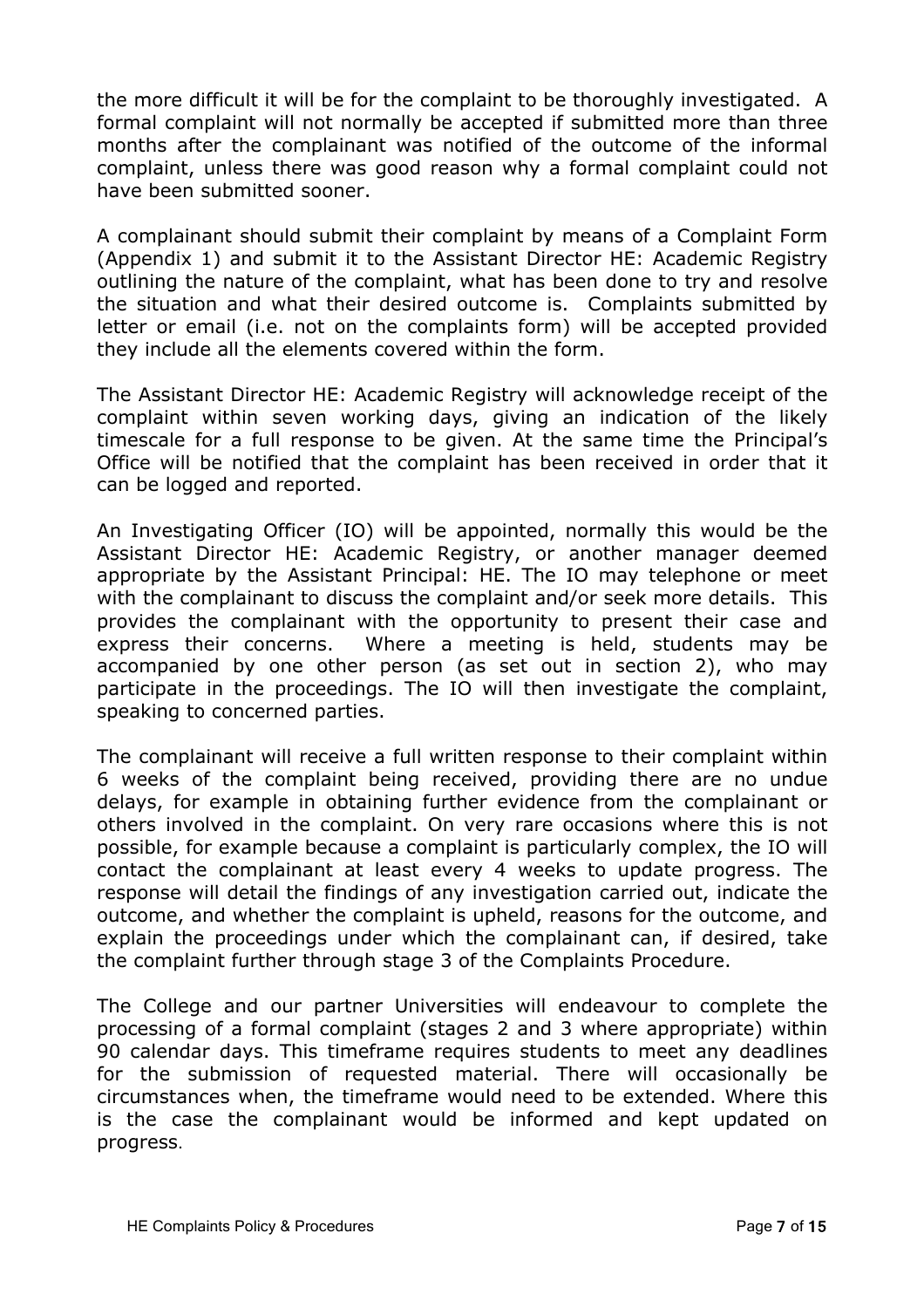#### 7. Stage 3 – Complaints Panel / Refer to University

If following the outcome of the formal stage 2 complaint the complainant is still not satisfied, it may be possible to move to stage 3.

A stage 3 complaint can only be made if the complainant can demonstrate significant grounds for dissatisfaction with the response, specifically on the basis that there is new evidence for consideration, or that there has been a procedural irregularity in the investigation of the complaint.

In this situation, where a student wishes to pursue the complaint to stage 3, they should use the Higher Education Complaints Panel Form (Appendix 3). Complaints submitted by letter or email (i.e. not on the complaints form) will be accepted provided they include all the elements covered within the form.

A stage 3 complaint should be submitted as soon as possible after receiving the response to the stage 2 complaint; if it extends beyond 3 months from the date of the written response it will generally not be accepted, unless there is good reason why it could not have been submitted sooner.

If the complaint refers to an aspect over which the partner university has jurisdiction and power to deliver a solution, the College and the University will confirm which institution is considering the complaint as part of stage 3 of the complaints procedure.

If the complaint is passed to the University, this would be communicated to the complainant and the College will provide the University with all necessary evidence and details pertaining to the complaint. The University will then write to the complainant to confirm what happens next, and to provide details of the University's Complaints Policy.

If the nature of the complaint is solely a Weston College matter it would be dealt with by the College. If the criteria for escalation applies a complaints panel would be convened and the following procedure will be followed: The Assistant Principal HE will acknowledge receipt of the complaint within 7 working days and confirm the institution that will be dealing with the stage 3 complaint. If this is the College a review panel of three senior members of staff, chaired by the Assistant Principal: HE, will be arranged to conduct an impartial review of the complaint. The complainant must attend this panel, the other parties will also be present, and all may be accompanied by another person (as detailed in section 2). The Assistant Principal: HE will inform the complainant of the outcome within 4-6 weeks.

## It should be noted that non-attendance at the Panel meeting constitutes acceptance of stage 2 findings.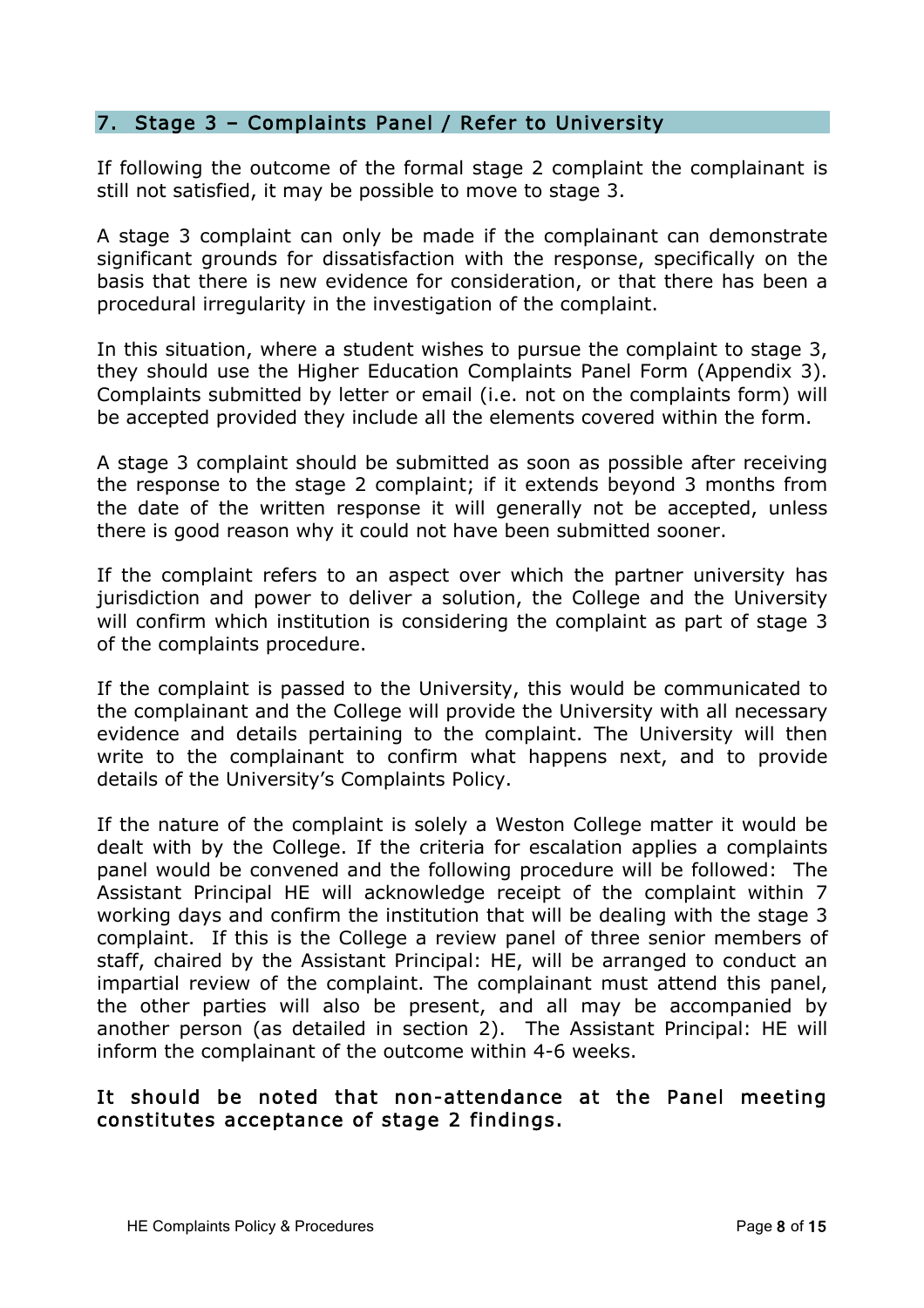The institution dealing with the complaint at stage 3, would issue the Completion of Procedures letter if the complainant is not satisfied with the outcome or response at stage 3.

#### 8. Stage 4 - OIA

If a complainant is still dissatisfied with the outcome of this decision the matter can be referred to the Office of the Independent Adjudicator for Higher Education (OIA), provided that the complaint is eligible under its rules and a Completion of Procedures of letter has been issued.

The (OIA) has been set up to provide an independent scheme for the review of student complaints. A complaint by a current or former student may be taken to the OIA once the College's and partner university's internal complaints procedures have been exhausted and a 'Completion of Procedures' letter has been issued. Students will need to refer their complaint to the OIA along with appropriate documentation within three months of the final decision.

After a complaint has been referred to the OIA, the OIA will request additional information. The College / University will respond to such enquiries in accordance with OIA timeframes.

The OIA will investigate the complaint, and if the complaint is found to be justified may ultimately make recommendations to the College / University, which are actioned via relevant departments and reported on in an annual report.

Complainants who are not current or former students are not able to pursue a complaint through the OIA.

Further information regarding the OIA can be found on the OIA website [www.OIAhe.org.uk](http://www.oiahe.org.uk)

## 9. Recording, Monitoring, Analysis and reporting of Complaints

In order to continually review and enhance the student experience, complaints received are reviewed and monitored. In order to achieve this, details of all complaints are sent to the Principal's Office who collate the information and prepare reports presented regularly at Governing Body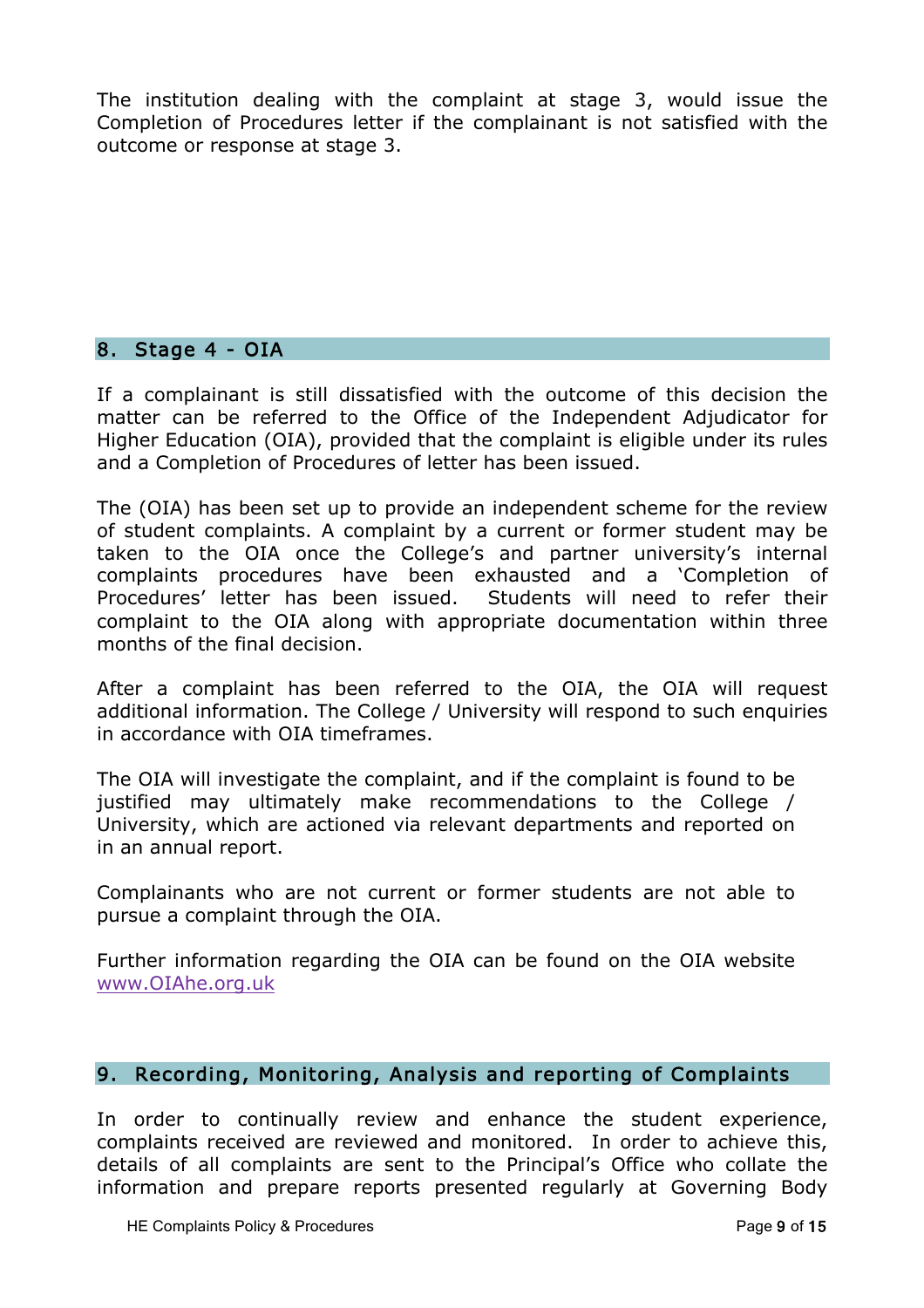meetings. In addition these details are also summarised and presented at the Higher Education Board of Study meeting on an annual basis to ensure any common themes can be addressed or changes to policy can be implemented.

#### 10. Review

This Policy and the effectiveness of these procedures will be reviewed on a regular basis and updated if necessary. It will be formally reviewed every 3 years with the next formal review in 2018.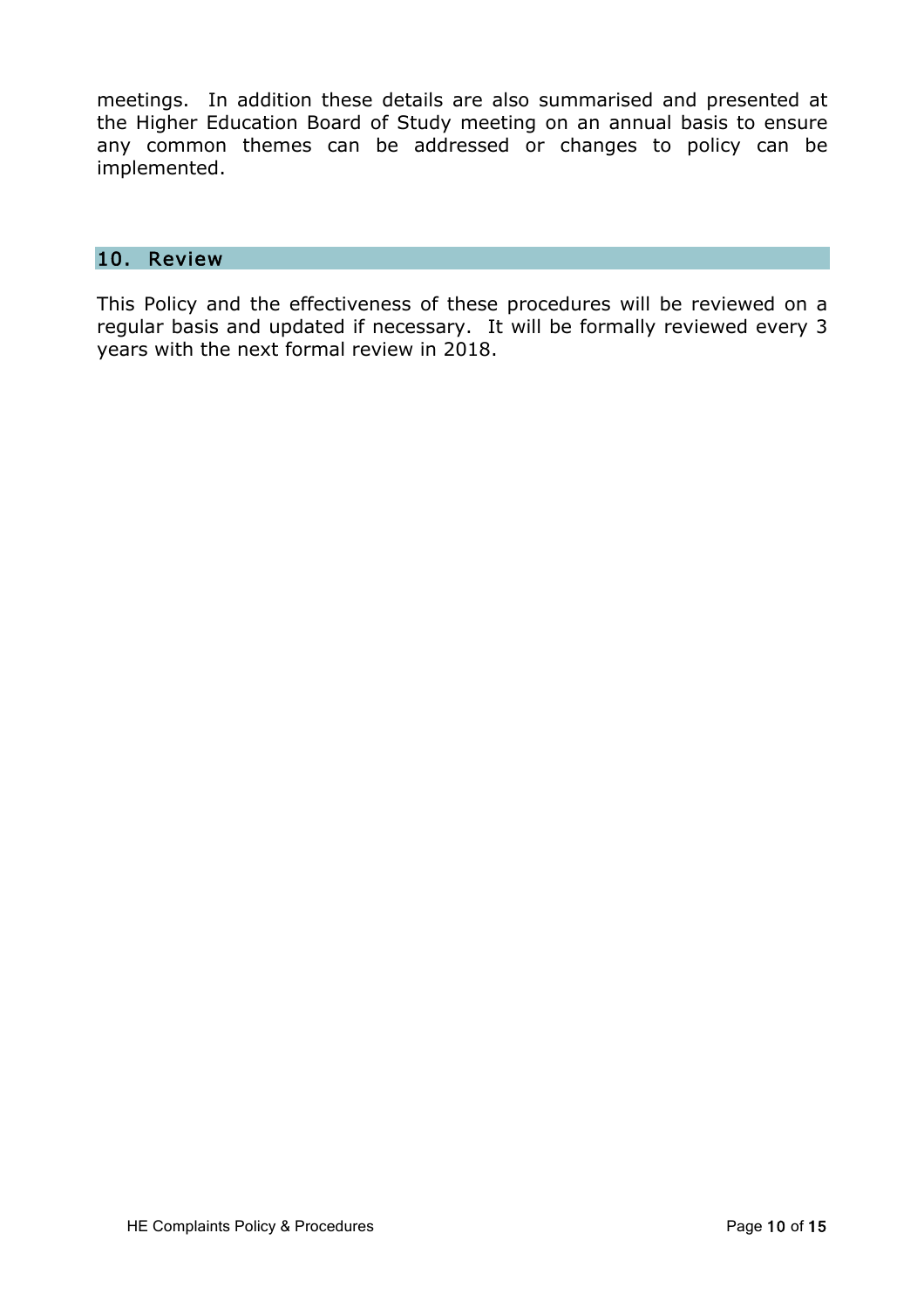# Appendix 1



# Higher Education Complaints Form (Stage 2)

| Full Name:            |  |
|-----------------------|--|
| Student Number:       |  |
| Course:               |  |
| Address:              |  |
| Contact Number:       |  |
| Email Address:        |  |
| Outline of Complaint: |  |

Please explain what steps you have already taken to resolve your complaint. (Please include dates and any members of staff you have spoken to):

Please indicate, without prejudice, what outcome or further action you are expecting:

If you have written a formal letter of complaint to anyone else in the College please indicate names, and/or let us know whether you intend to copy this to anyone else:

> Please complete & return to the Assistant Director HE: Academic Registry room 615 at Knightstone Campus or email he.unit@weston.ac.uk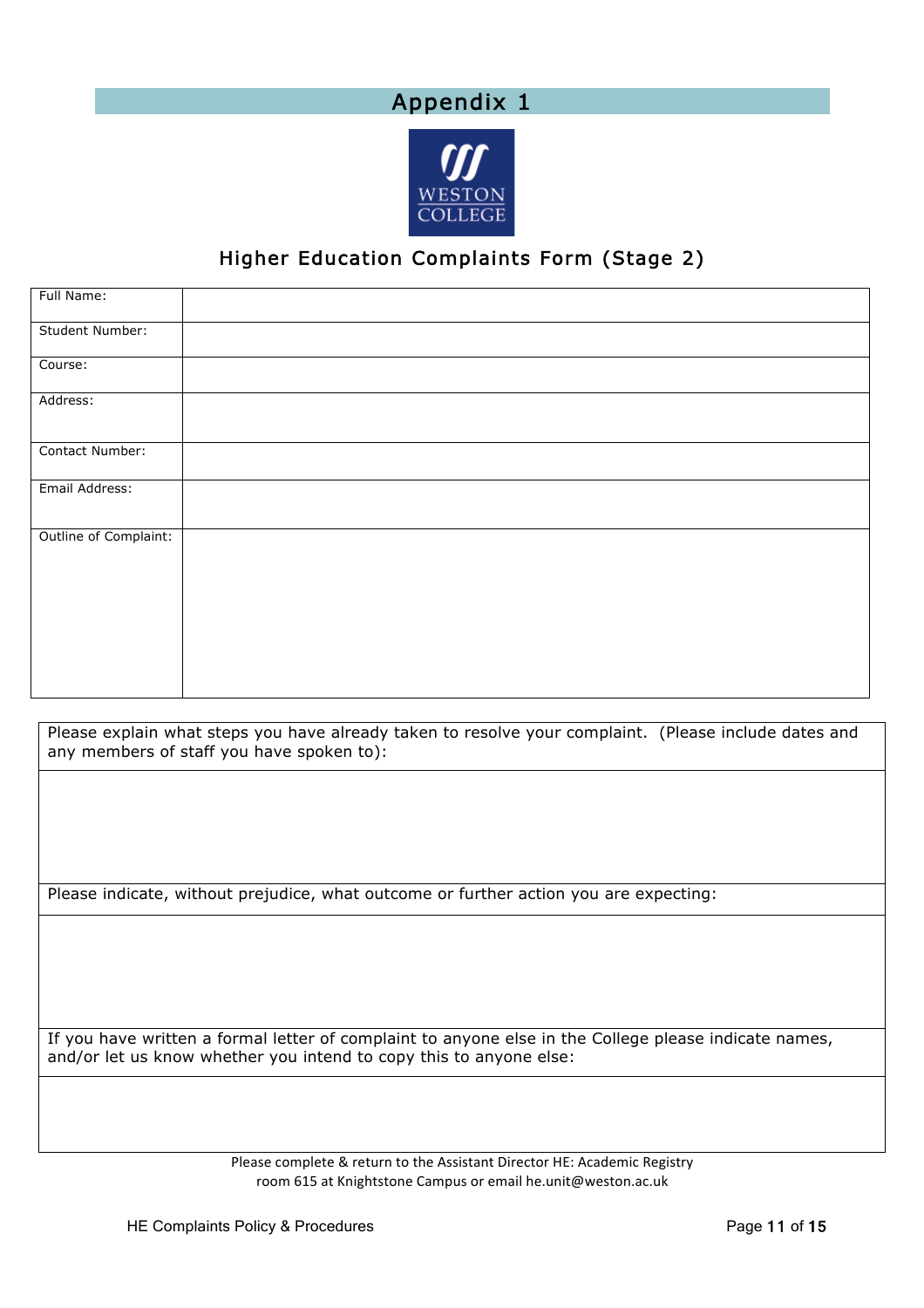# Appendix 2



# Higher Education Complaints Panel Form (Stage 3)

| Full Name:            |  |
|-----------------------|--|
| Student Number:       |  |
| Course:               |  |
| Address:              |  |
| Contact Number:       |  |
| Email Address:        |  |
| Outline of Complaint: |  |

Please explain what steps you have already taken to resolve your complaint. (Please include dates and any members of staff you have spoken to / outcome of previous communications etc):

Please explain the reasons why your complaint is eligible for further consideration (i.e. what new evidence or procedural irregularity has come to light):

Please indicate, without prejudice, what outcome or further action you are expecting:

Please complete & return to the HE Directorate room 606 at Knightstone Campus or email he.unit@weston.ac.uk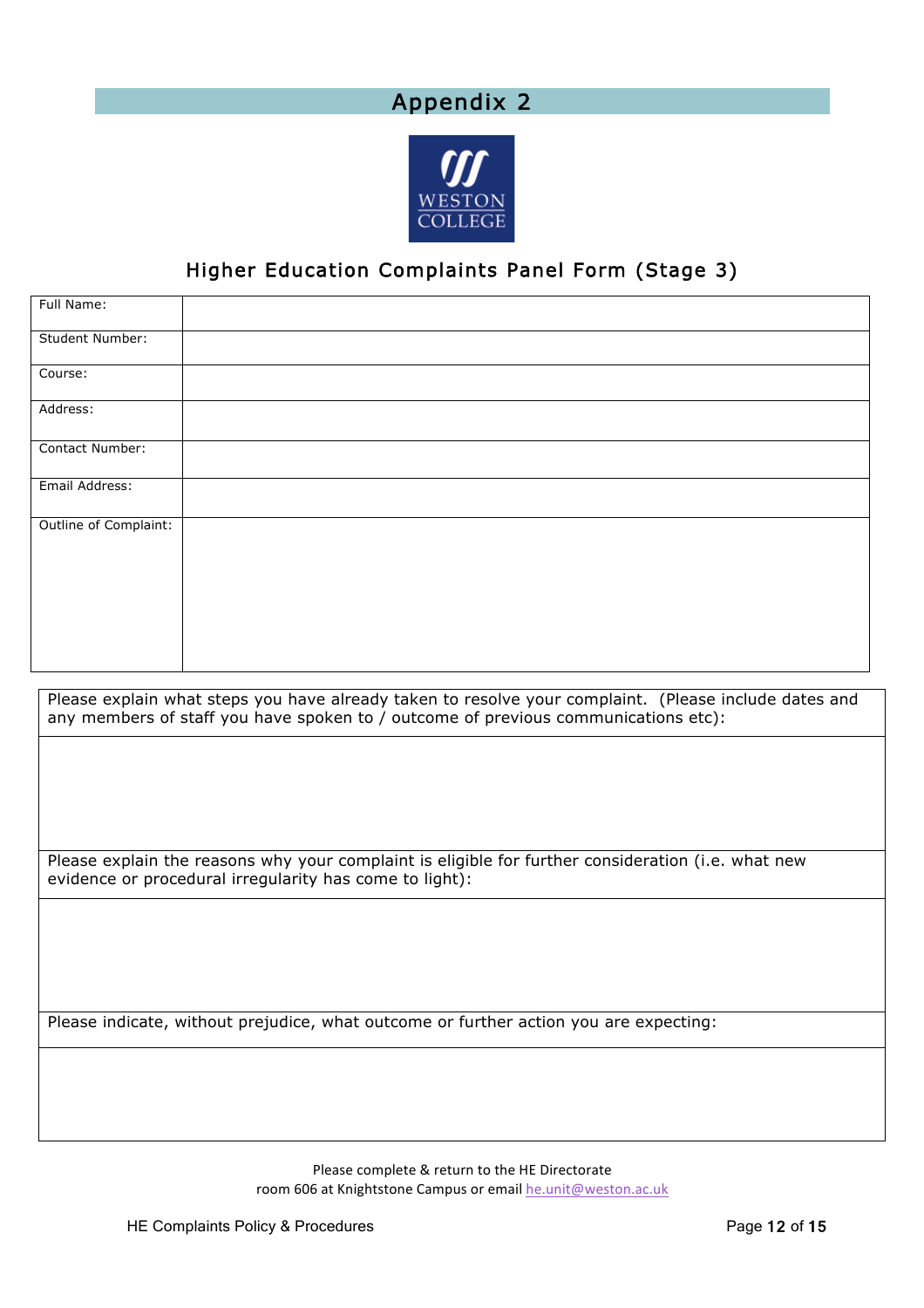# Appendix 3 – Complaint Flow Chart

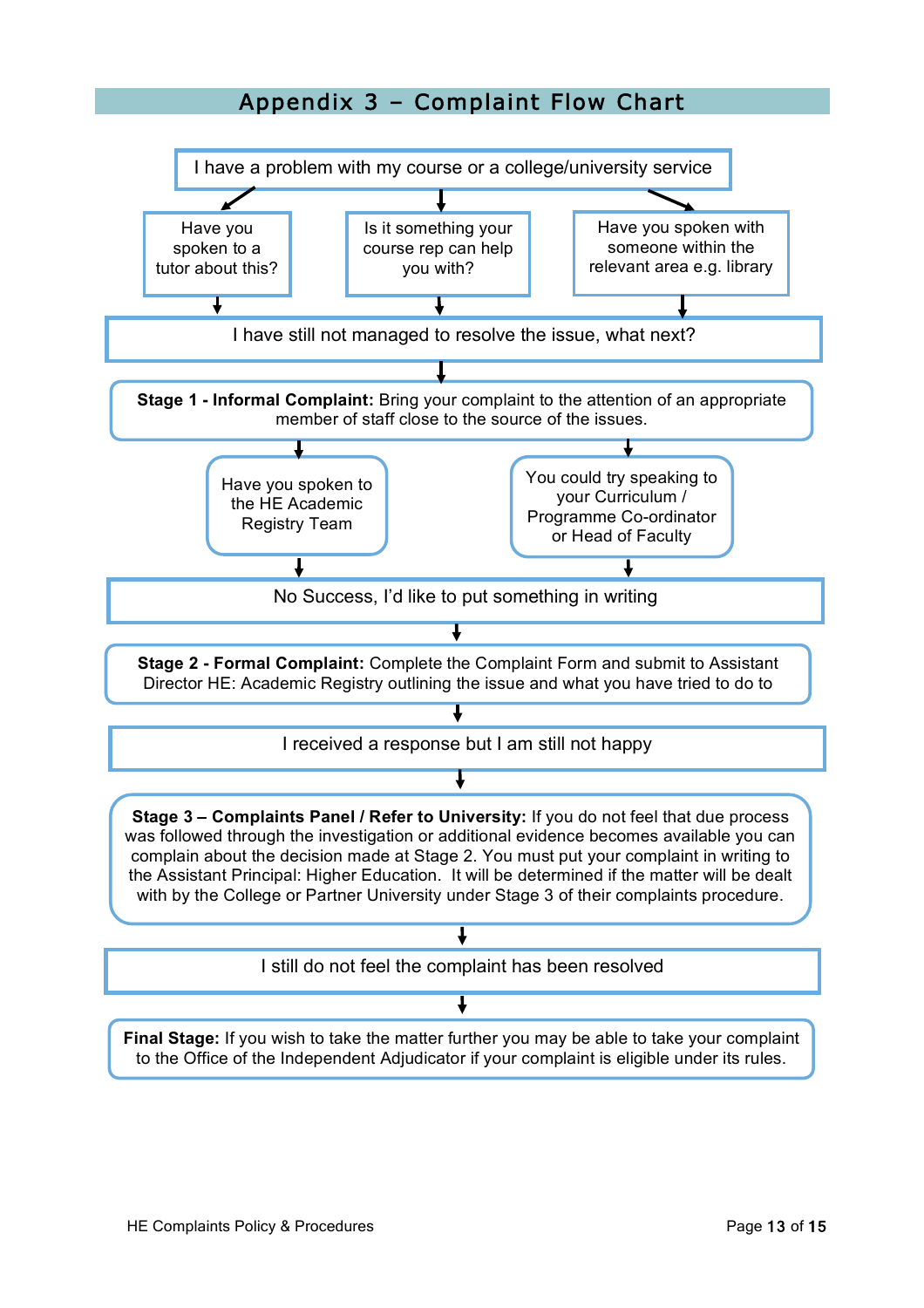# Appendix 4

![](_page_13_Picture_1.jpeg)

## **Higher Education Consent for Third Party Representation**

| Full Name of<br>student: |  |
|--------------------------|--|
| Student                  |  |
| Number:                  |  |
| Course:                  |  |
| Address:                 |  |
|                          |  |
| Contact                  |  |
| Number:                  |  |
|                          |  |
| Email Address:           |  |
|                          |  |

| I hereby give my consent for the following named person (name of third party):                  |
|-------------------------------------------------------------------------------------------------|
| To act on my behalf in relation to (detail nature of the complaint):                            |
|                                                                                                 |
|                                                                                                 |
| I authorise Weston College to disclose any personal data in relation to the above<br>situation. |
| Signed:                                                                                         |

Please complete & return to the Assistant Director HE: Academic Registry room 615 at Knightstone Campus or email [he.unit@weston.ac.uk](mailto:he.unit@weston.ac.uk)